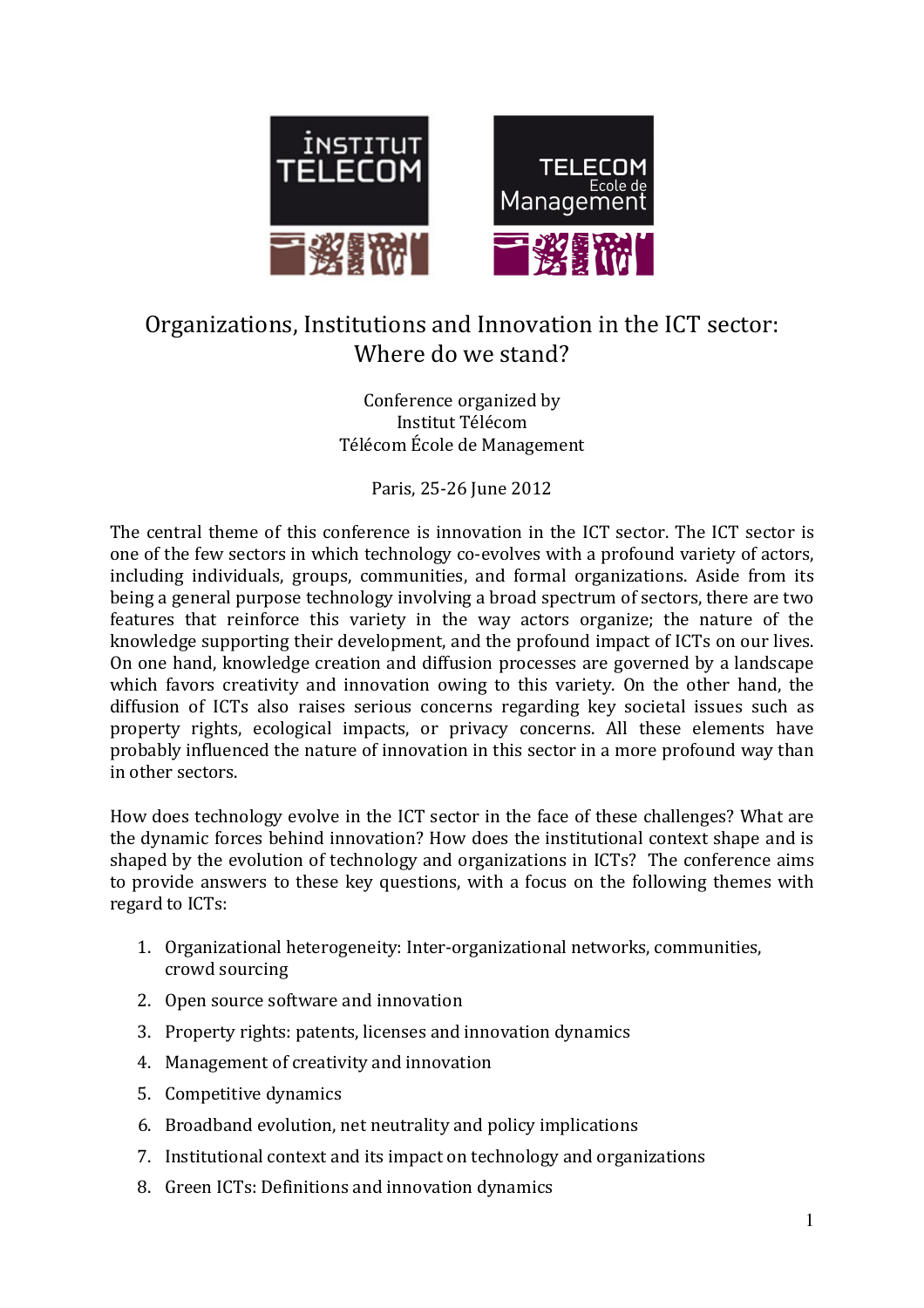### Special session on Green ICTs

There are increasing concerns about whether ICTs might cause negative externalities that could offset their economic, social, and environmental benefits for human societies and natural ecosystems. From an economic and social point of view, digital infrastructures, terminals and software have played a key albeit seldom underlined role in the recent financial and economic crises. From an environmental point of view, the ecological impacts of ICTs are often underestimated when analyzing the environmental performance of these technologies. Could the "grey side of ICTs" offset the social and environmental benefits of (green) ICTs? To use Luc Soete's expression, how can such ecoinnovations contribute to a substantial decoupling between an increased wellbeing and a worsening of ecological destructions, instead of supporting the current "destructive creation" of technological development? In order to investigate these challenges, this special session welcomes papers relating to current developments in green ICTs (servers, PCs, cell phones, smart grids, Internet, software, e-waste solutions, …), and to their innovation dynamics (including their societal and policy contexts).

What are the main characteristics and dynamics of green ICTs? To what extent do they differ from non environmental ICT innovations and other ecoinnovations? Which policies and policy instruments can best support the development of radical ecoinnovations in the ICT sector, namely of green ICTs that can contribute to the aforementioned absolute decoupling? Can green ICTs avoid the traps of greenwashing and rebound effects? In order to explore the research frontier of this emerging field, these are some of the questions that this special session will address, thanks to the support of the French environment agency (ADEME).

### Registration and Important Dates

The conference will take place in Paris on 25-26 June 2012 (Cité Internationale Universitaire de Paris).

Participants who wish to present their research at the conference are invited to submit an abstract (not exceeding 500 words) to  $\frac{\text{kind.} \text{rese} \cdot \text{int} \cdot \text{exp}(\text{const.} \cdot \text{int})}{\text{er} \cdot \text{int} \cdot \text{int} \cdot \text{int} \cdot \text{int} \cdot \text{int} \cdot \text{int} \cdot \text{int} \cdot \text{int} \cdot \text{int} \cdot \text{int} \cdot \text{int} \cdot \text{int} \cdot \text{int} \cdot \text{int} \cdot \text{int} \cdot \text{int} \cdot \text{int} \cdot \text{int} \cdot \text{int$ March 2012.

Decision of acceptance will be given by 15 April 2012.

Final papers are expected latest 30 May 2012.

The conference fee is 200 Euros, which will cover the conference package, lunches, and conference dinner. Accommodation and travel expenses will be covered by the participants. Limited funding is available for PhD students (interested applicants should contact us).